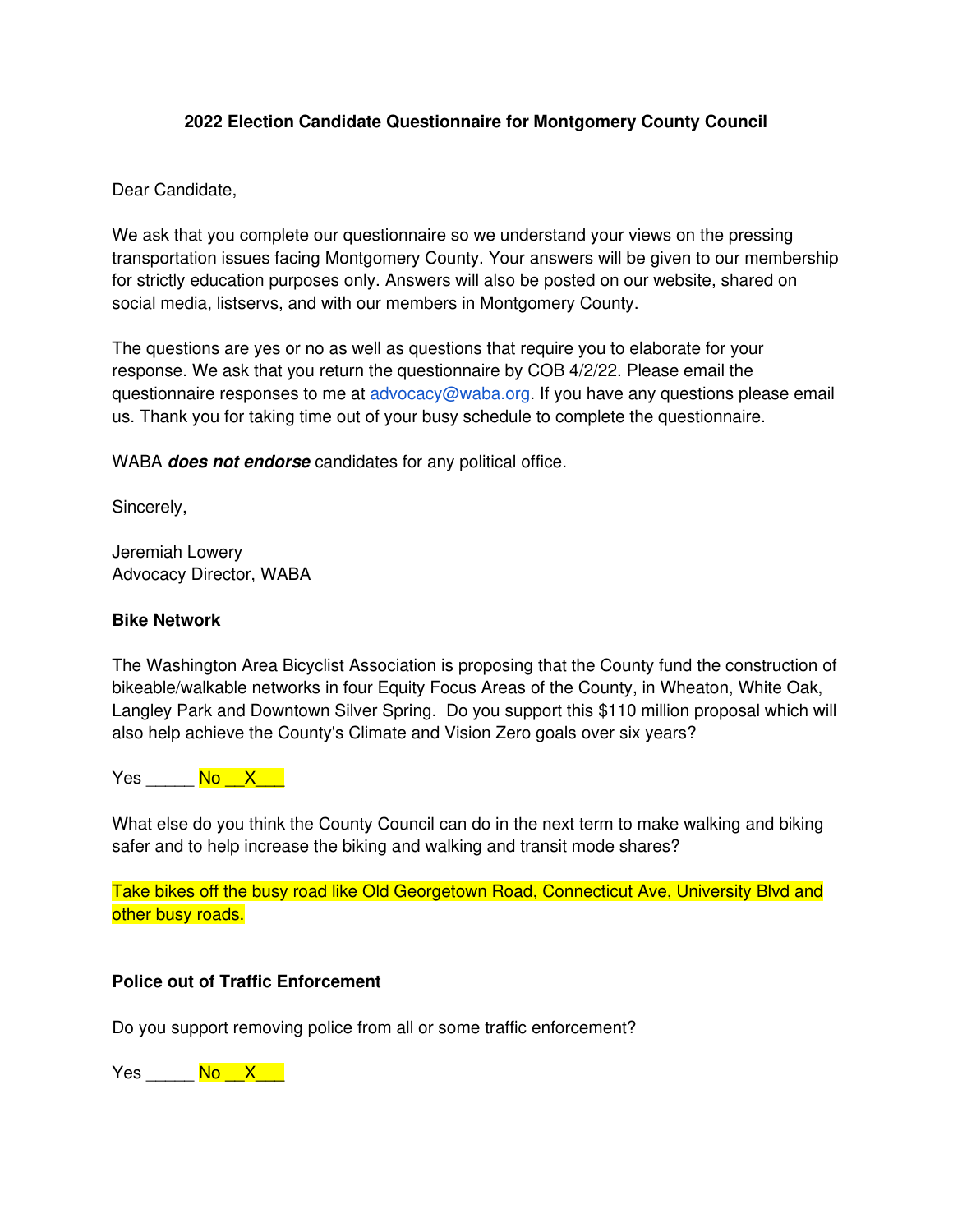How will you balance the need for traffic enforcement and equity while in office?

If bikers want to share the road with cars they need to obey the same laws automobile drivers. I have seen too many bikers blow through red lights, ignore stop signs, cut off walkers/runners and so on.

## **Trails - repaving**

Do you support fully funding the budget request of the Parks Department to include monies for repaving the Sligo, Rock Creek and Capital Crescent Trails?

Yes  $\frac{N_0 - X}{N_1 - N_2}$  However if the bikers want to find a way to fund through private sources. Perhaps issues a bike registration fees to pay for the paving would be ok.

#### **Tunnel**

Do you support funding the \$55m project for this important regional trail connection through downtown Bethesda?



Do you support funding that will complete construction of the project within the current FY 23-28 CIP period or sooner/later?

Yes No X

#### **270 widening**

Do you support or oppose the proposal to widen parts of I-495 and I-270 to add four express toll lanes?

<mark>Yes X \_\_</mark> No

Why or why not? And how would you show that support or opposition. Do you support other new highways or road expansions? Yes, I do support more road construction which include widening the beltway, I-270, extending the Bob Ehrlich Expressway. Building roads just makes sense. More people use cars to drive around town than bicycles. Less than 10% of Montgomery County residence ride bicycles. We must make automobile traffic a priority.